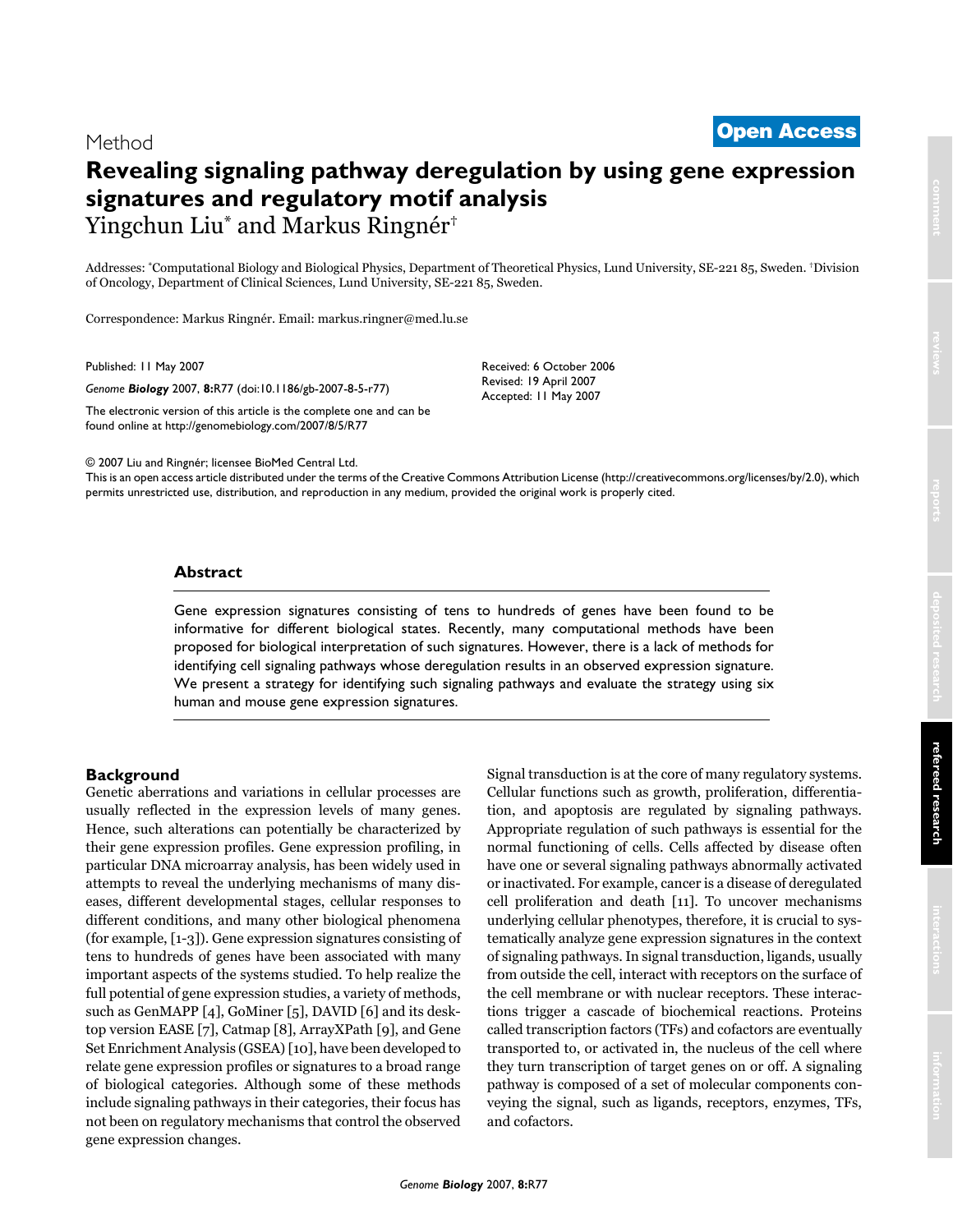When a pathway is activated, the expression levels of the components of the pathway are not necessarily affected. For example, mutation of a TF can change the expression levels of its target genes, without necessarily affecting the expression levels of the TF itself or other components of the pathway. Also, pathway components might not be regulated at the transcriptional level; instead, they are often regulated post-translationally, for example, by phosphorylation. Proteomic data could be used to detect such modifications and be used for pathway analysis, but currently there is a lack of such genome-wide protein data. It has been pointed out that gene expression signatures may be more reliable indicators of pathway activities than protein data for single components in signaling pathways [12]. Taking all these considerations into account, we reason that the activity of a signaling pathway may currently be best characterized by the expression levels of its target genes. In support of this hypothesis, Breslin et al. [13] have shown the capacity of expression levels of known target genes to reflect pathway activities. However, knowledge about target genes of TFs is far from complete, which hampers accurate prediction of pathway activities. On the other hand, the *cis*-regulatory motifs to which TFs bind are often better characterized. For organisms with sequenced genomes, these motifs enable genome-wide identification of putative target genes by looking for potential TF binding sites in promoter sequences. Therefore, integrating regulatory motif analysis with pathway information would be a potential approach to break this bottleneck for pathway analysis. Recently, the feasibility of using putative binding sites to identify TFs responsible for gene expression signatures of human cancer has been demonstrated [14].

Here we present a strategy to discover activated and inactivated signaling pathways from gene expression signatures by using regulatory motif analysis (Figure 1). To achieve this goal, we began by extracting all signaling pathways in the TRANSPATH database [15], and characterized each pathway by the TFs that mediate it. In all human and mouse promoter sequences, we identified putative binding sites of all the TFs mediating pathways using TF binding site position weight matrices from the TRANSFAC database [16]. Next, we investigated promoters of genes in gene expression signatures for an enrichment of these putative binding sites. Finally, we measured the activity of a pathway in a gene expression signature in terms of the enrichment of binding motifs for the TFs mediating the pathway. Although the use of putative TF binding sites will introduce false-positive target genes for each TF, when the promoters of a set of co-expressed genes are enriched for a putative TF binding site, the gene set is also likely enriched for true target genes. Moreover, our strategy to integrate regulatory motif analysis with knowledge about which TFs act together in pathways further reduces the influence of false-positive targets on the identification of pathways.

Our results for six human and mouse gene expression signatures demonstrate the power of our method to identify relevant pathways. We compared our results with those obtained using two widely used methods for relating gene expression profiles to biological categories, EASE [7] and GSEA [10]. For data sets with known pathways activated, we found that our strategy identified the expected pathways whereas EASE and GSEA did not. Hence, our strategy provides additional information complementary to what can be obtained using current methods for biological interpretation of gene expression data.

#### **Results and discussion** Gene signatures for oncogenic pathways

To examine the ability of our method to accurately detect the activity of pathways, we obtained gene signatures for three oncogenic pathways produced by Bild et al. [17]. These signatures consist of genes for which the expression levels in human mammary epithelial cells were highly correlated with the activation status of the oncogenes encoding E2F3 (268) genes), Myc (218 genes), or Ras (304 genes), respectively. These three oncogenic pathways are often activated in solid tumors, including breast tumors, where they contribute to tumor development or progression. Bild et al. verified the activation status of each pathway using various biochemical measurements and demonstrated that the expression patterns in each signature were specific to each pathway. Hence, these signatures are ideal for evaluating our strategy to identify activated pathways. The statistically significant pathways identified by our method for the three gene signatures are shown in Table 1.

The E2F pathway was extremely significant for the E2F3 gene signature. E2F3 is a member of the E2F TF family (E2Fs). E2Fs can induce cell cycle G1 to S transition and activate many genes encoding proteins essential for DNA replication [18,19]. E2F1, another member of the E2Fs, can form dimers with DP-1, making this activation more efficient [20]. Our method identified both E2F1 ( $P <$  0.001) and DP-1 ( $P <$ 0.001) as significant TFs for this signature.

TRANSPATH does not contain a strictly defined Myc pathway, but it includes three pathways containing c-Myc as a TF: the epidermal growth factor (EGF), Notch, and mitogen-activated protein kinase (MAPK) pathways. We identified c-Myc as a significant TF for this signature ( $P < 0.001$ ), and both the EGF and the Notch pathways were found to be significant. The MAPK pathway was not found to be significant. The only significant TF found for the MAPK pathway was c-Myc, perhaps suggesting that induction of c-Myc is not sufficient to deregulate this pathway. Consistent with this suggestion, it has been shown that elevated c-Myc expression is not sufficient for tumorigenesis in human mammary epithelial cells [21]. Interestingly, we also found the hypoxia-inducible pathway HIF-1 significant. Studies have shown that HIF-1 is activated in many tumors, including breast cancer [22], as a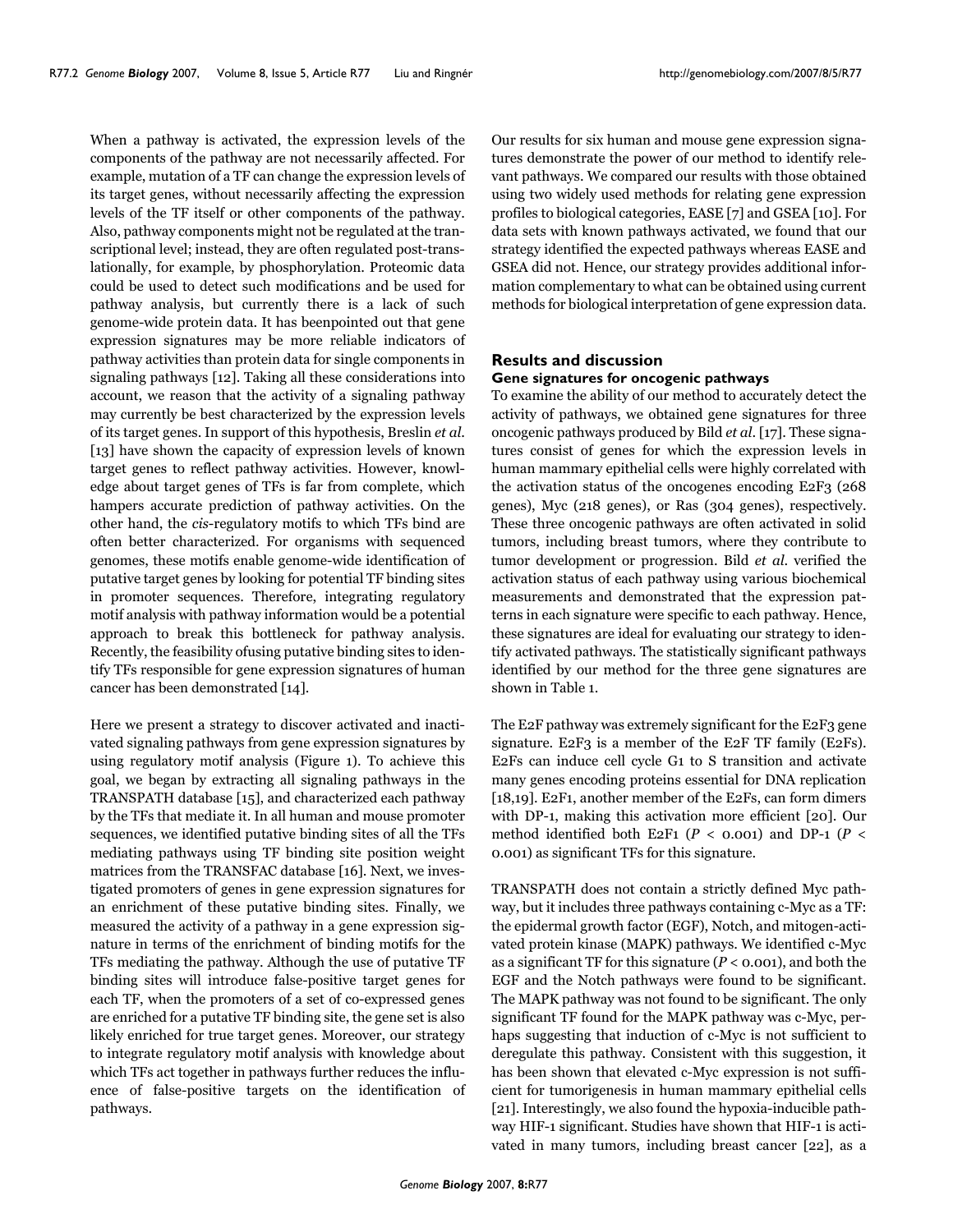<span id="page-2-0"></span>

#### O**Fi**v**g**e**u**r**r**v**e**ie **1**w of the method used to reveal pathways deregulated in gene expression signatures

Overview of the method used to reveal pathways deregulated in gene expression signatures. **(a)** Information was retrieved and integrated from four sources: TRANSPATH, TRANSFAC, UniGene, and the UCSC Genome Browser. **(b)** Putative TF binding sites in promoter regions were identified using MotifScanner. Enrichment of putative transcription binding sites among genes in a gene signature was assessed using a binomial test. Each pathway was scored in terms of an enrichment for putative binding sites for the TFs mediating the pathway. The significance of a pathway's relevance for a gene signature was assessed by using randomly selected gene sets from the genome.

consequence of a shortage in oxygen supply during sustained tumor growth. Moreover, it has been reported that HIF-1 $\alpha$ counteracts Myc to induce cell cycle arrest, and HIF-1 $\alpha$  downregulates Myc-activated genes [23].

In the analysis of the Ras gene signature, we found the MAPK and p38 pathways to be significantly relevant. This finding is consistent with the fact that Ras activates MAPKs, including ERK and p38. It has been shown in human fibroblasts that a sustained high intensity Ras signal induces increased expression of MEK and ERK, eventually resulting in stimulation of the p38 pathway [24] and that the p38 pathway provides negative feedback for Ras proliferation [25]. Several of the pathways we found to be significant contained nuclear factor (NF)- $\kappa$ B as a significant TF ( $P = 0.002$ ), including the receptor activator of NF- $\kappa$ B (RANK) and tumor necrosis factor- $\alpha$ pathways. It has been shown that  $NF-\kappa B$  has an essential role in breast cancer progression, and activation of NF-KB signaling is especially required for the epithelial-mesenchymal transition in Ras-transformed epithelial cells [26]. We identified the stress pathway as affected, perhaps only because this pathway overlaps the p38 pathway. Also, we identified the TLR3 and TLR4 pathways as responsive to Ras stimulation. A recent study has shown that toll-like receptors (TLRs) are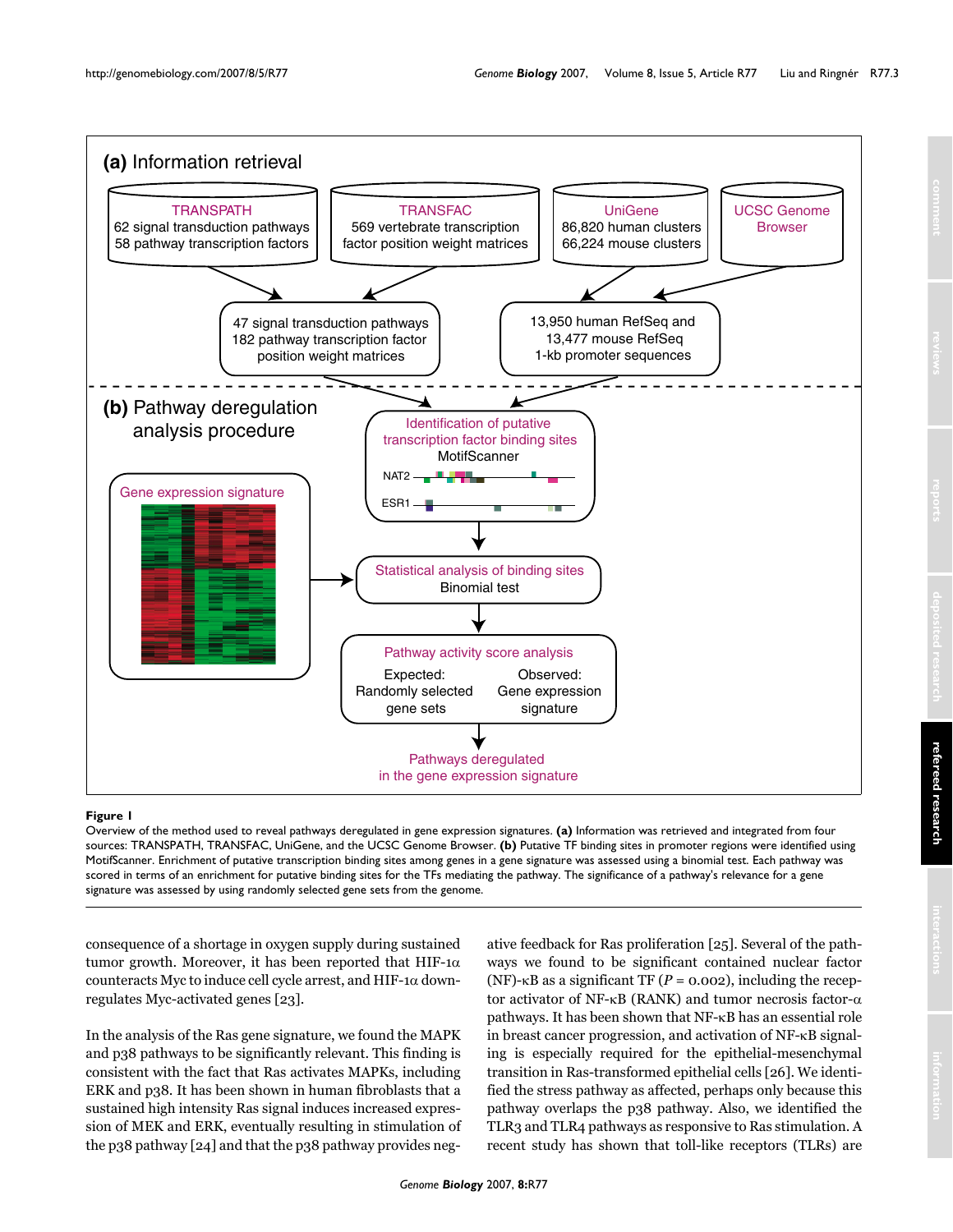#### <span id="page-3-0"></span>**Table 1**

#### **Significant pathways for oncogenic gene signatures**

| Pathway             | <b>TFs</b>                                                                                                                                                | Significant TFs                              | P value |
|---------------------|-----------------------------------------------------------------------------------------------------------------------------------------------------------|----------------------------------------------|---------|
| E2F3 gene signature |                                                                                                                                                           |                                              |         |
| E <sub>2</sub> F    | DP-1, E2F, p53                                                                                                                                            | <b>DP-1, E2F</b>                             | < 0.001 |
| Caspases            | CREB, Max, SRF, p53, AP-2 $\alpha$                                                                                                                        | AP-2 $\alpha$                                | < 0.001 |
| Myc gene signature  |                                                                                                                                                           |                                              |         |
| AhR                 | AhR, ER- $\alpha$ , Sp1, p300, NF- $\kappa$ B, Arnt                                                                                                       | AhR, Sp1, NF-KB, Arnt                        | < 0.001 |
| $HIF-I$             | p53, p300, HIF-1 $\alpha$ , HNF-4 $\alpha$ 2, Arnt                                                                                                        | $HIF-I\alpha$ , Arnt                         | < 0.001 |
| Notch               | Max, LEF-1, p300, c-Myc                                                                                                                                   | Max, c-Myc                                   | < 0.001 |
| <b>EGF</b>          | c-Fos, Elk-1, Sp1, STAT3, c-Jun, STAT1 $\alpha$ , c-Myc                                                                                                   | Sp1, c-Myc                                   | 0.002   |
| Caspases            | CREB, Max, SRF, p53, AP-2 $\alpha$                                                                                                                        | Max, AP- $2\alpha$                           | 0.002   |
| c-Kit               | MITF, Sp1, Tal-1, p300, GATA-1                                                                                                                            | MITF, Spl, Tal-1                             | 0.006   |
| Ras gene signature  |                                                                                                                                                           |                                              |         |
| AhR                 | AhR, ER- $\alpha$ , Sp1, p300, NF- $\kappa$ B, Arnt                                                                                                       | $Sp1, NF-KB$                                 | < 0.001 |
| Apoptosis           | p53, FOXO3a, NF-KB                                                                                                                                        | p53, NF-KB                                   | 0.001   |
| Caspases            | CREB, Max, SRF, p53, AP-2 $\alpha$                                                                                                                        | CREB, p53, AP-2 $\alpha$                     | 0.004   |
| <b>RANK</b>         | MITF, PU.I, c-Jun, NF-KB                                                                                                                                  | $PU.I. NF-KB$                                | 0.008   |
| $TNF\alpha$         | $AP - I$ , $NF - \kappa B$                                                                                                                                | $AP-I, NF-\kappaB$                           | 0.009   |
| TLR4                | CREB, CRE-BP2, STAT1, Elk-1, p300, IRF-3, IRF-7, NF-KB                                                                                                    | CREB, CRE-BP2, NF-KB                         | 0.015   |
| <b>MAPK</b>         | CREB, Elk-1, p53, c-Jun, c-Myc                                                                                                                            | CREB, p53                                    | 0.023   |
| TLR3                | CRE-BP2, p300, c-Jun, IRF-3, IRF-7, NF-KB                                                                                                                 | CRE-BP2, NF-KB                               | 0.034   |
| p38                 | ELk-1, p53, MITF, PPAR- $\alpha$ , CHOP-10, Max, CREB, PU.1, MRF4, HNF-1 $\alpha$ , CRE-BP2, NF-<br>AT2, STAT3                                            | p53, PPAR-α, CHOP-10, CREB, PU.1, CRE-BP2    | 0.035   |
| <b>Stress</b>       | PPAR- $\gamma$ , c-Ets-1, PPAR- $\alpha$ , Max, NF-AT2, HSF1, c-Jun, Elk-1, p53, CHOP-10, CREB, CRE-<br>BP2, RXR- $\alpha$ , HNF-1 $\alpha$ , STAT3, MRF4 | PPAR- $\alpha$ , p53, CHOP-10, CREB, CRE-BP2 | 0.037   |

expressed in a variety of tumors and trigger tumor self-protection mechanisms  $[27]$ , making it plausible that they are induced by Ras activation.

In addition to those pathways affected specifically for an oncogenic activation signature, the caspases pathway was found to be significantly affected for all three signatures. The caspases pathway triggers cell death. Because evasion of cell death is essential for tumor development [11], it is likely that this pathway is repressed regardless of which of the oncogenes is activated. Indeed, it has been indicated that overexpression of E2F3 or Ras induces tumor invasion through interaction with AP-2 $\alpha$ , a characteristic TF in the caspases pathway, in epithelial cells of bladder cancer [28]. It has also been shown that c-Myc represses  $AP-2\alpha$  *trans*-activation [29]. Another pathway found to be affected for more than one signature was the AhR pathway, which was found to be significant for both the Myc and Ras gene signatures. It has been demonstrated that the AhR TF is constitutively active at high levels in mammary tumors compared to in normal mammary glands, suggesting that it contributes to ongoing mammary tumor cell growth [30]. For all identified significant pathways, a total of 19 significant TFs were found. Of these, only  $AP$ -2 $\alpha$  was significant for all three signatures and only AhR, Sp1, and  $NF-\kappa B$  were significant for two signatures. These small overlaps show that we do not find the same set of TFs for each signature and verify the conclusion of Bild *et al.* [17] that the signatures are specific to each pathway. Taken

together, our results for these three oncogenic gene signatures demonstrate the power of our method to accurately identify the known active pathways. Moreover, we found additional pathways known to be relevant for each oncogenic pathway. These results highlight the potential of our method to generate hypotheses for connections between pathways.

We also looked into pathway activities for each oncogenic signature by analyzing the up-regulated and down-regulated genes separately. Each oncogenic signature was divided into two signatures, one containing the up-regulated and one containing the down-regulated genes. For the up-regulated signatures we obtained essentially the same result as for theoriginal signatures containing both up- and down-regulated genes. In contrast, very few significant pathways were found for the down-regulated signatures, likely because these signatures contained very few genes. For example, there were only 32 genes found to be down-regulated by E2F3. Suchsmall numbers do not allow for a detailed analysis of whether our method would benefit from analyzing up- and down-regulated genes separately. In the following analysis, we have used signatures containing both up- and down-regulated genes for our method.

#### **Gene signatures for the TGF-** $\beta$  **pathway**

Sets of genes claimed to belong to a gene signature are often sensitive tosample selection and have small overlaps in different studies  $[31,32]$ . This issue has raised debate about the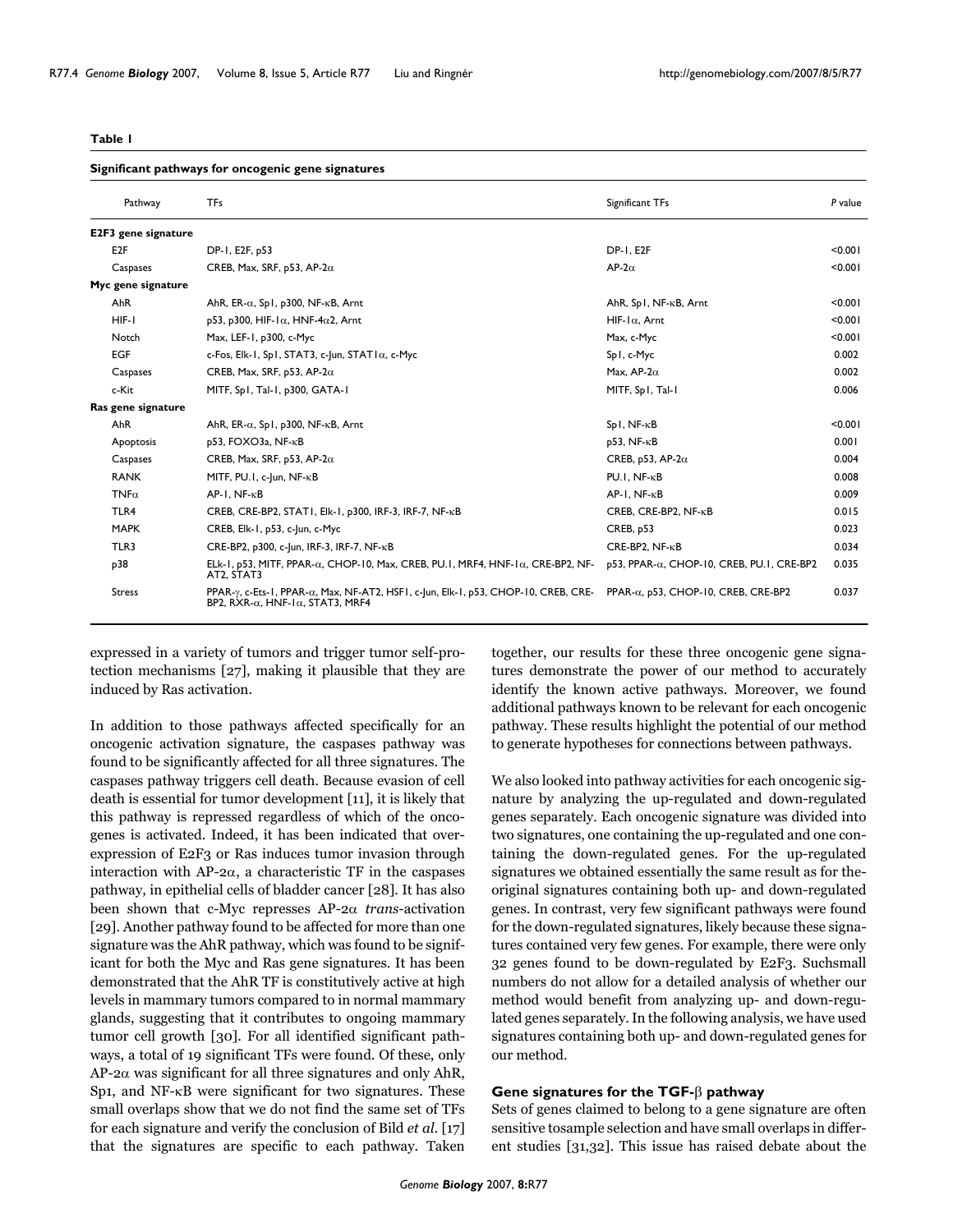credibility of such signatures. A possible explanation for small overlaps is that there may be redundancy in expression profiles; many gene sets are equally good at distinguishing a phenotype of interest. In this case, gene sets with small overlaps may still arise from activation or repression of identical pathways.

To validate our method as a guide to pathway analysis in this regard, we analyzed target genes of the transforming growth factor (TGF)- $\beta$  pathway from two independent studies. One data set contains 360 genes identified by comparing expression profiles of murine embryonic fibroblast (MEF) cells deficient in Smad2, Smad3, or MAPK ERK, which are mediators  $of TGF- $\beta$  signaling, with those of wild-type MEFs in response.$ to 1, 2, or 4 hours of TGF- $\beta$  stimulation [33]. The other data set contains 465 targets differentially expressed between MEFs with the TGF- $\beta$  receptor Alk5 knocked out and wildtype MEFs stimulated with TGF- $\beta$  for 2, 4, or 16 hours [34].

Whereas there are only 29 genes in common for the two data sets, manyof the active pathways we found are the same (Table 2). In particular, all five pathways with  $P < 0.001$  for the Karlsson *et al.* [34] data set also have  $P < 0.001$  for the Yang et al. [33] data set. We identified the TGF- $\beta$  pathway as significant for the Yang *et al.* target genes, but not forthe Karlsson et al. genes. This discrepancy is possibly due to the different durations of TGF- $\beta$  stimulation in the two experiments. Yang at al. reported that Smad<sub>3</sub>/Smad<sub>4</sub> binding motifs are present only in immediate-early target genes but not in the intermediate ones [33]. The lack of an overabundance of genes containing Smad binding motifs in the Karlsson *et al*. data set suggests that it consists of intermediate or late response genes. A targetgene of TGF- $\beta$  signaling is Myc and it is one of the genes in commonfor both data sets. The repression of Myc by TGF- $\beta$  stimulation is mediated by the TFs  $E2F4/5$  and DP-1 [35]. In agreement with this picture, we found all six pathways that were significant for the Myc gene signature (Table [1](#page-3-0)) as well as the E2F pathway to be significant for both TGF- $\beta$  data sets (Table 2).

The fibroblasts used by Yang *et al*. to identify TGF-β responsive genes included MEFs with genetic ablation of MAPK ERK. The oncogene Ras activates ERK, and eight of the ten pathways we found to be significant for the Ras gene signature (Table [1\)](#page-3-0) were also found to be significant for the Yang *et al.* gene signature (Table 2). This finding indicates that the Yang *et al* gene signature is a mixture of the transcriptional response to both MAPK and Smad signaling. For this data set, four pathways appeared as significant only because they contain the TFs  $c$ -Jun and NF- $\kappa$ B. These two TFs also appear in other significant pathways supported by additional significant TFs, including the AhR, EGF, MAPK, and p38 pathways. Biochemical investigations are required to reveal if the pathways with only c-Jun and NF-KB are indeed deregulated, or if they are false positives likely to go away as the information in pathway databases improves.

This analysis of TGF- $\beta$  signaling provides a demonstration that pathway analysis can be used to find common pathways underlying gene sets with small overlaps. In addition, we have again verified that our method identifies relevant pathways.

#### **Poor prognosis gene signature for breast cancer**

Finally, we tested the ability of our method to identify signaling pathways involved in a disease by using a gene expression signature from breast tumor samples. We used a signature distinguishing patients who developed distant metastases within five years from patients who remained disease free for at least five years [36]. This poor prognosis gene signature contains 70 genes that we investigated for pathway activities. The signature consists of genes annotated as being involved in cell cycle, invasion, metastasis, and angiogenesis [36].

Consistent with the functional annotation of the genes, we found that the E2F pathway, a pathway that regulates the cell cycle, was most significantly associated with the poor prognosis signature (Table 3). Activation of the E2F pathway can induce the transition from G1 to S phase in the cell cycle. The percentage of cells in a tumor cell population that are in S phase is known to be associated with shorter disease-free survival  $[37]$ . We also found the AhR pathway to be significant (Table 3). The AhR pathway has been suggested to inhibit apoptosis while promoting transition to an invasive, metastatic phenotype for breast tumors [30]. Interestingly, we found the caspases pathway, which regulates apoptosis, to be significant (Table 3). This finding is consistent with the indication in recent studies that apoptosis is a central mechanism regulating metastasis [38]. We note that the pathways found are similar to those significant for the E2F3 oncogenic gene signature (Table [1\)](#page-3-0), suggesting that the poor prognosis signature largely reflects cell proliferation. Our analysis of the poor prognosis signature highlights the potential of our method to reveal pathways that both are consistent with functional annotations of genes in signatures and provide a more detailed insight into the molecular mechanisms underlying the annotations.

## **Comparison with EASE and GSEA for oncogenic pathway profiles**

We compared our method with methods that relate gene expression signatures or profiles to gene annotations. Two widely used methods for such analysisare EASE [7] and GSEA [10]. EASE uses a gene signature and can, among other things, search for an enrichment in the signature of genes annotated as components of pathways in the KEGG, Gen-MAPP, and BBID pathway databases. GSEA uses entire gene expression profiles to evaluate whether a pre-defined set of genes shows statistically significant, concordant differences between two biological states. GSEA provides a collection of gene sets called the Molecular Signature Database (MSigDB), which contains two collections of gene sets relevant for pathway analysis. The gene set C2 (curated gene sets) includes sets of pathway genes from the BioCarta, GenMAPP, and Signal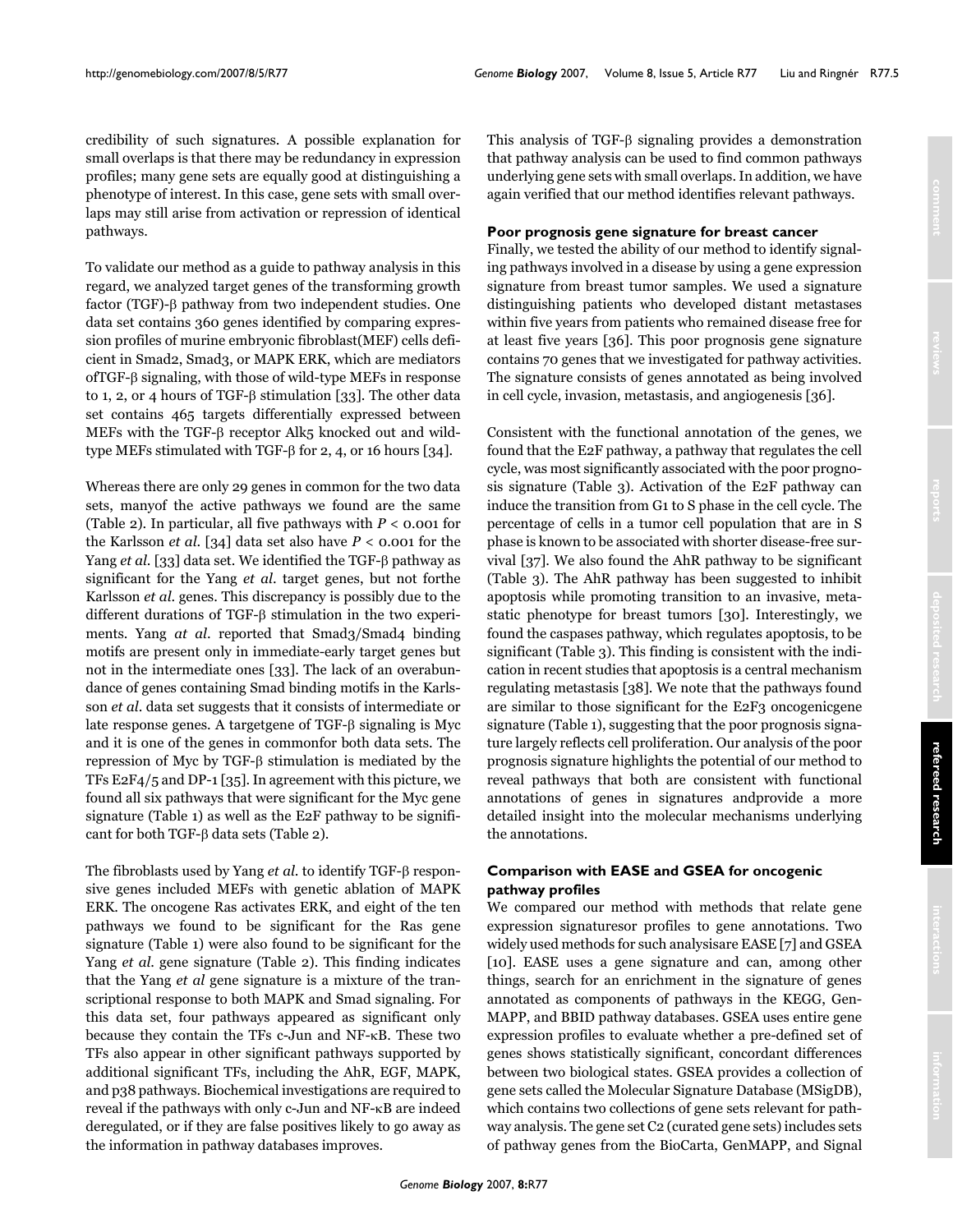#### **Table 2**

#### Significant pathways for TGF- $\beta$  gene signatures

| Pathway                             | TFs                                                                                                                                                     | Significant TFs                               | P value |
|-------------------------------------|---------------------------------------------------------------------------------------------------------------------------------------------------------|-----------------------------------------------|---------|
| Yang et al. gene signature          |                                                                                                                                                         |                                               |         |
| AhR                                 | AhR, ER- $\alpha$ , Sp1, p300, NF- $\kappa$ B, Arnt                                                                                                     | AhR, Sp1, p300, NF-KB, Arnt                   | < 0.001 |
| <b>EGF</b>                          | c-Fos, Elk-1, Sp1, STAT3, c-Jun, STAT1 $\alpha$ , c-Myc                                                                                                 | Sp1, c-Jun, c-Myc                             | < 0.001 |
| c-Kit                               | MITF, Sp1, Tal-1, p300, GATA-1                                                                                                                          | Sp1, p300                                     | < 0.001 |
| p53                                 | TFIIA, E2F1, p53, p300, BRCA1, YY1                                                                                                                      | E2F1, p53, p300, BRCA1                        | < 0.001 |
| Caspases                            | CREB, Max, SRF, p53, AP-2 $\alpha$                                                                                                                      | CREB, Max, p53, AP-2 $\alpha$                 | < 0.001 |
| <b>MAPK</b>                         | CREB, Elk-1, p53, c-Jun, c-Myc                                                                                                                          | CREB, p53, c-Jun, c-Myc                       | < 0.001 |
| E <sub>2</sub> F                    | DP-1, E2F, p53                                                                                                                                          | DP-1, E2F, p53                                | < 0.001 |
| HIF-I                               | p53, p300, HIF-1 $\alpha$ , HNF-4 $\alpha$ 2, Arnt                                                                                                      | p53, p300, HIF-1 $\alpha$ , Arnt              | < 0.001 |
| <b>Stress</b>                       | PPAR- $\gamma$ , c-Ets-1, PPAR- $\alpha$ , Max NF-AT2, HSF1, c-Jun, Elk-1, p53, CHOP-10, CREB,<br>CRE-BP2, RXR- $\alpha$ , HNF-1 $\alpha$ , STAT3, MRF4 | Max, c-Jun, p53, CREB, CRE-BP2, RXR- $\alpha$ | 0.001   |
| TLR3                                | CRE-BP2, p300, c-Jun, IRF-3, IRF-7, NF-KB                                                                                                               | $CRE-BP2$ , p300, c-Jun, NF- $\kappa$ B       | 0.002   |
| TLR4                                | CREB, CRE-BP2, STAT1, Elk-1, p300, IRF-3, IRF-7, NF-KB                                                                                                  | CREB, CRE-BP2, p300, NF-KB                    | 0.002   |
| p38                                 | ELk-1, p53, MITF, PPAR- $\alpha$ , CHOP-10, Max, CREB, PU.1, HNF-1 $\alpha$ , CRE-BP2, NF-<br>AT2, STAT3, MRF4                                          | p53, Max, CREB, CRE-BP2                       | 0.003   |
| <b>INK</b>                          | CRE-BP2, p53, HSF1, PPAR-y, STAT3, c-Jun, c-Ets-1                                                                                                       | CRE-BP2, p53, c-Jun                           | 0.004   |
| $TGF-B$                             | LEF-1, CRE-BP2, Smad2, Smad3, Smad4                                                                                                                     | CRE-BP2, Smad4                                | 0.006   |
| <b>EDAR</b>                         | c-Jun, NF-KB                                                                                                                                            | c-Jun, NF-KB                                  | 0.015   |
| IL-I                                | $ELk-1$ , c-Jun, NF- $\kappa$ B                                                                                                                         | c-Jun, NF-KB                                  | 0.015   |
| TCR <sub>2</sub>                    | c-Jun, NF-KB, NF-AT                                                                                                                                     | c-Jun, NF-κB                                  | 0.018   |
| <b>RANK</b>                         | MITF, PU.I, c-Jun, NF-KB                                                                                                                                | c-Jun, NF- <sub>K</sub> B                     | 0.020   |
| Hypoxia                             | ER- $\alpha$ , p53, AP-1, HIF-1 $\alpha$                                                                                                                | $p53, HIF-I\alpha$                            | 0.033   |
| Notch                               | Max, LEF-1, p300, c-Myc                                                                                                                                 | Max, p300, c-Myc                              | 0.037   |
| Karlsson et al. gene signa-<br>ture |                                                                                                                                                         |                                               |         |
| AhR                                 | AhR, ER- $\alpha$ , Sp1, p300, NF- $\kappa$ B, Arnt                                                                                                     | AhR, Sp1, Arnt                                | < 0.001 |
| <b>EGF</b>                          | c-Fos, Elk-1, Sp1, STAT3, c-Jun, STAT1α, c-Myc                                                                                                          | $Sp I, STAT I \alpha, c-Myc$                  | < 0.001 |
| c-Kit                               | MITF, Sp1, Tal-1, p300, GATA-1                                                                                                                          | Spl, Tal-I                                    | < 0.001 |
| p53                                 | TFIIA, E2F1, p53, p300, BRCA1, YY1                                                                                                                      | E2FI, BRCAI                                   | < 0.001 |
| Caspases                            | CREB, Max, SRF, p53, AP-2 $\alpha$                                                                                                                      | Max, AP-2 $\alpha$                            | < 0.001 |
| E <sub>2</sub> F                    | DP-1, E2F, p53                                                                                                                                          | DP-1, E2F                                     | 0.002   |
| HIF-I                               | p53, p300, HIF-1 $\alpha$ , HNF-4 $\alpha$ 2, Arnt                                                                                                      | $HIF-I\alpha$ , Arnt                          | 0.006   |
| Notch                               | Max, LEF-1, p300, c-Myc                                                                                                                                 | Max, c-Myc                                    | 0.019   |

transduction knowledge environment (STKE) databases, but also numerous published gene signatures [10]. The gene set C<sub>3</sub> (motif gene sets) includes sets of genes annotated as TF targets using TRANSFAC [39]. Given the differences between these two methods, we think a comparison with EASE and GSEA will highlight important differences between our method and methods that identify pathways based on pathway components. We used the three oncogenic pathway data sets for this comparison because they are ideal to evaluate whether pathway activation can be identified from gene expression profiles since each data set reflects activation of a known pathway.

#### *EASE results*

For the E2F3 signature, EASE identified a few cell cyclerelated pathways as significant (EASE score <0.05): 'Cell cycle' and 'Cell growth and death' from KEGG, 'Cell cycle' from GenMAPP, as well as 'RBphosphoE2F' and 'cyclin-CDK complexes' from BBID. They were all identified by a set of cell

cycle genes. In addition, 'Purine metabolism' from KEGG and 'Wnt signaling' from GenMAPP were found to be significant. All of these pathways reflect downstream effects of E2F3 activation. However, the 'E2F transcriptional activity cell cycle' pathway from BBID was not found to be significant at all (EASE score of 1.0). For the Myc signature, EASE identified 'Fructose and mannose metabolism' and 'Carbohydrate metabolism' from KEGG as well as 'Glycolysis and gluconeogenesis' from GenMAPP as significant pathways (EASE score  $\leq$ 0.05). These three pathways were essentially identified by the same genes. In contrast, pathways with Myc itself as a component, including the 'Myc network' and 'G<sub>1</sub>-phase transition by Myc' from BBID, were found to be insignificant (all had EASE scores of 1.0). For the Ras signature, two pathways from KEGG, 'Signal transduction' and 'Phosphatidylinositol signaling system', were found to be significant (EASE score  $(0.05)$ . It has been indicated that Ras activates the phosphatidylinositol signaling system, although not at levels sufficient for oncogenic transformation of human mammary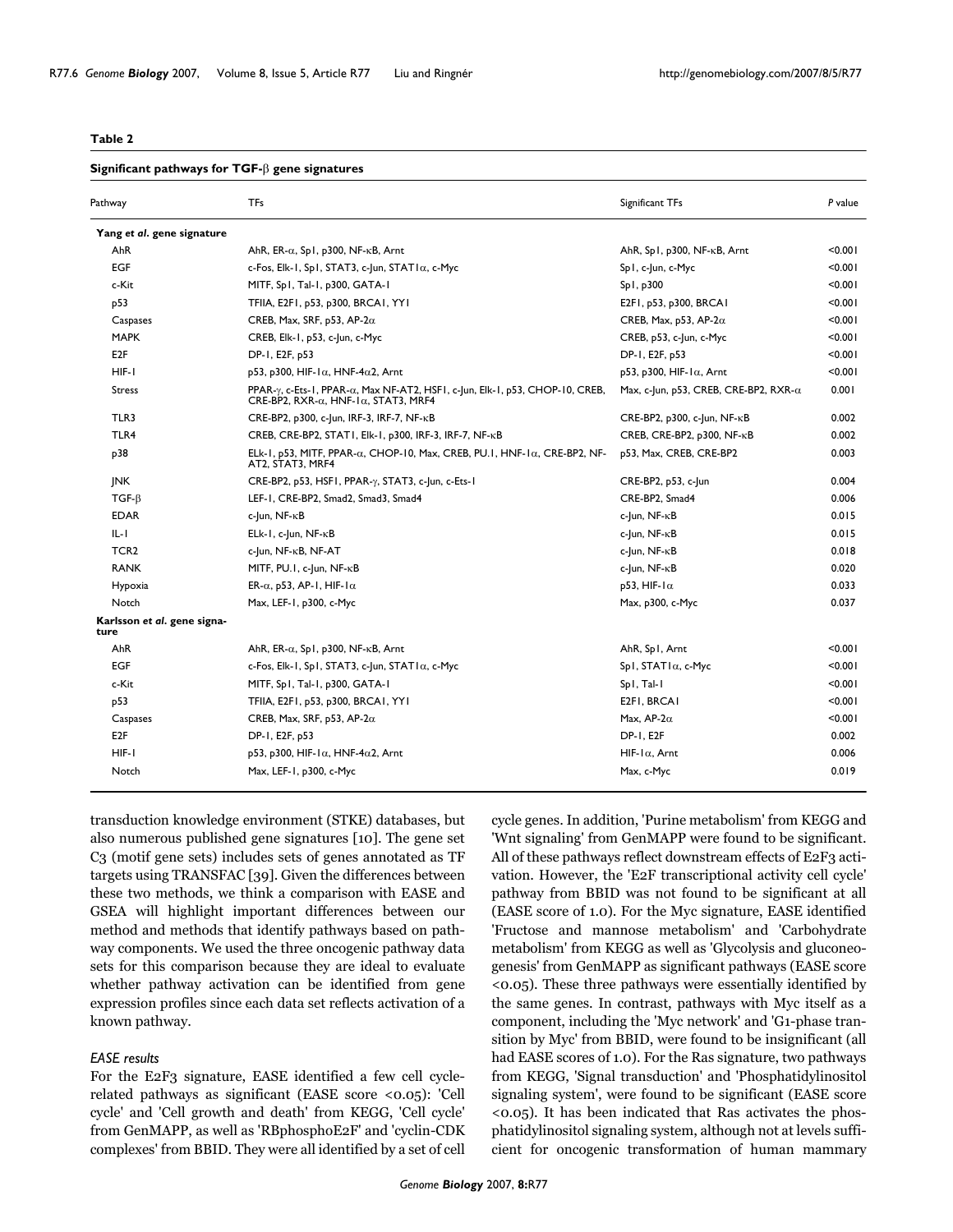| Significant pathways for the breast cancer prognosis gene signature |                                                     |                  |         |  |  |  |
|---------------------------------------------------------------------|-----------------------------------------------------|------------------|---------|--|--|--|
| Pathway                                                             | TFs                                                 | Significant TFs  | P value |  |  |  |
| E <sub>2F</sub>                                                     | DP-1, E2F, p53                                      | <b>DP-1, E2F</b> | < 0.001 |  |  |  |
| AhR                                                                 | AhR, ER- $\alpha$ , Sp1, p300, NF- $\kappa$ B, Arnt | AhR, Spl         | 0.017   |  |  |  |
| Caspases                                                            | CREB, Max, SRF, p53, AP-2 $\alpha$                  | $AP-2\alpha$     | 0.039   |  |  |  |

**Table 3**

epithelial cells [21]. However, the pathways 'MAPK signaling' from KEGG (EASE score =  $0.35$ ) and 'MAPK cascade' from GenMAPP (EASE score = 1.0) were not significant. For each signature, we also analyzed the up- and down-regulated genes separately. We found the results for signatures consisting of up-regulated genes to be almost identical to the results obtained using the total signatures, while very few significant pathways were found for the down-regulated genes. Together, these results for gene signatures of active oncogenic pathways suggest that EASE identifies downstream effects but not the known activated pathways.

#### *GSEA results*

We submitted the expression profiles for each oncogenic pathway to GSEA and searched for enriched gene sets among the C<sub>2</sub> gene set collection from MSigDB. We used default settings for GSEA, which means that up- and down-regulated genes were analyzed separately. Surprisingly, for the E2F3 and Ras data, no gene sets were found to be significant (false discovery rate (FDR) < 25%). For the E2F3 data, none of the gene sets related to E2F obtained a P value below 0.18. For the Ras data, the RAS pathway from BioCarta obtained a P value of 0.32 and none of five MAPK pathways obtained P values below 0.05. A gene set described as genes of the MAPK cascade, with no further information, obtained a P value of 0.027 but was only ranked as gene set 59. For the Myc data, no significant gene sets were found for genes up-regulated by Myc activation (FDR <  $25\%$ ). However, five of the ten top ranked gene sets were related to Myc. Four sets consisted of genes found by other gene expression profiling studies to be up-regulated by Myc and one set was a database of identified direct targets of Myc. On the other hand, there were 393 gene sets significant for genes down-regulated by Myc (FDR  $<$  25%), but no Myc-related gene set obtained a P value below 0.05. We also analyzed the data sets with GSEA such that up- and down-regulated genes were not separated and obtained gene sets ranked essentially in the same order as for up-regulation separately. However, for this analysis, GSEA identified 855, 966, and 829 sets significant at a FDR  $<$  25% out of 1,287 gene sets for the E2F3, Myc, and Ras data, respectively, indicating that the significance calculations in GSEA are highly sensitive to changes in parameter settings. These results reinforce that the genes for which expression correlated with activation of oncogenic pathways are the target genes of the oncogenic pathways rather than the components of the pathways.

We also ran GSEA for the oncogenic profiles using the C3 gene set collection from MSigDB to search for TFs potentially regulating the gene expression profiles. For the E2F3 data, 568 gene sets were significant at a FDR  $<$  25%. Of the ten top ranked motifs, eight were binding motifs for TFs in the E2F family. For the Myc data, GSEA identified eight gene sets at a  $FDR < 25\%$ , including binding motifs for Myc and Nmyc. No significant gene sets were found for the Ras data. We also performed this motif analysis for up- and down-regulated genes together. Again, we obtained gene sets ranked in similar order as for the up-regulated genes analyzed separately, but with the majority of all gene sets significant at a FDR  $<$  25%.

#### *The methods provide complementary information*

Our comparison with EASE and GSEA has shown that identifying pathway deregulation from gene expression profiles by. mapping genes to pathway components is difficult. Instead, we find, using both Toucan [40,41] as a part of our strategy and GSEA with the C3 (motif) gene sets, that characteristically expressed genes are more likely target genes of the deregulated pathways. With this in mind, it is not surprising that our strategy was better than EASE and GSEA at identifying the expected activated pathways for the oncogenic pathway profiles. On the other hand, by having the potential to identify downstream effects of the deregulated pathways, EASE may provide information complementary to our method. Although mapping to gene sets consisting of pathway components using GSEA did not identify the deregulated pathways, GSEA can be used with a variety of other gene sets that can provide valuable information. Our GSEA results for the Myc data show that gene sets based on gene expression signatures from pathway characterization experiments can be used to identify pathway deregulation in other gene expression data sets. Such signatures are likely a mixture of direct targets and genes affected downstream. Motif analysis, as part of our strategy, has the advantage of emphasizing target genes, which allows for more accurate identification of signaling pathway deregulation. Our GSEA results for the C3. (motif) gene sets also show that GSEA is useful for identifying TFs whose deregulation results in an observed gene expression profile. However, our results indicate that the significance statistics that Toucan uses are more robust for the discovery of significant binding motifs. In addition, the results obtained with our method suggest that a gene set for a pathway could be generated by merging all motif gene sets for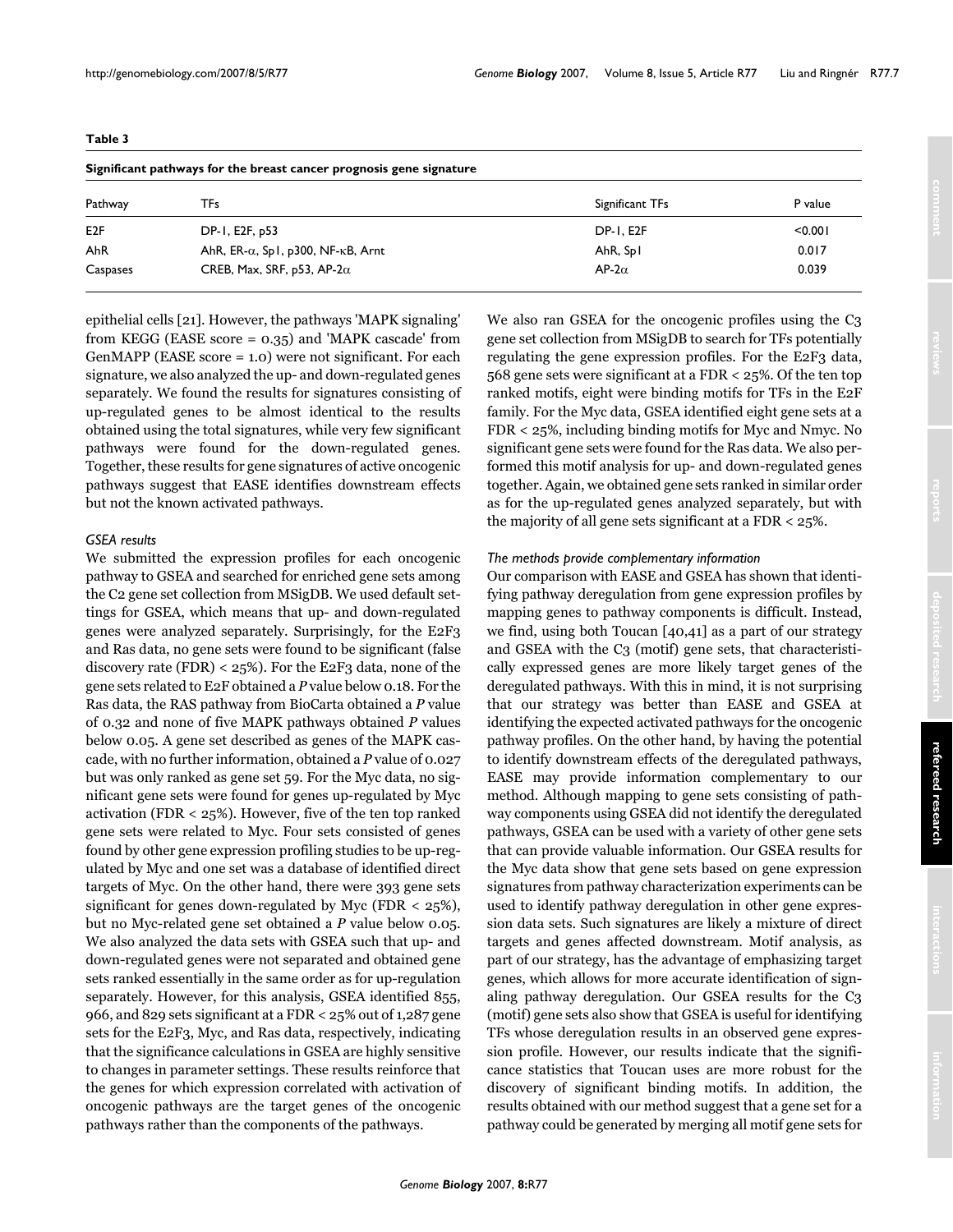the TFs involved in the pathway. Such pathway gene sets could be very useful for GSEA analysis.

#### **Conclusion**

We present a strategy to identify signaling pathways whose deregulation results in an observed gene expression signature. The strategy is based on combining identification of putative TF binding sites in promoter regions of genes with knowledge about which TFs act in the same pathway. The major conclusions from our results for six human and mouse gene expression signatures are as follows. First, it is feasible to identify pathways deregulated in mammalian gene expression signatures by viewing such signatures as a collection of target genes of the TFs mediating the pathways. Second, while binding site analysis alone can identify key TFs, combining such analysis with pathway information improves the potential to direct attention to possible mechanisms driving an observed transcriptional response. Third, mapping gene expression signatures onto pathways by motif analysis can guide the identification of common regulatory programs driving different signatures with small overlaps, as well as the identification of diverse regulatory programs driving a single signature. Moreover, our strategy provides information complementary to widely used methods for biological interpretation of gene expression data such as EASE and GSEA. While such methods, for example, can verify the biological consistency of gene expression data to pathway signatures in the literature, we found that our strategy was better at identifying the pathways known to be deregulated for many of the data sets. As pathway databases are steadily growing in size and quality, we expect that methods combining regulatory motif analysis with pathway information will be even more useful in the future.

# **Materials and methods**

# **Pathway information retrieval**

Signal transduction pathways were taken from the TRANS-PATH database (release 7.1). For the 62 pathways defined in the database, 58 components were identified as TFs mediating at least one pathway. We extracted pathway-TF pairs from the map files provided by TRANSPATH and extracted DNA binding motifs of these TFs from TRANSFAC (release 10.1). The binding motifs used were 6-24 bp long and each was represented by a position-weight-matrix (PWM) that indicates the experimentally determined frequency of the four nucleotides at each position. Some TFs have multiple DNA binding motifs, and each binding motif is associated with one PWM. The 58 pathway TFs were associated with 182 PWMs. There were 47 pathways represented by at least one PWM. These 47 pathways were used in our subsequent analysis (Figure 1a).

### **Identification of transcription factor binding sites**

Each human and mouse cluster in the UniGene database (human build 193; mouse build 155) was associated with RefSeq reference sequences using ACID  $[42]$ . Clusters that did not match a RefSeq or matched multiple RefSeqs were excluded from the analysis. This procedure resulted in 13,950 human and 13,477 mouse RefSeqs for which we retrieved 1 kb promoter sequences from the University of California Santa Cruz Genome Browser  $[43]$  using human assembly hg18 and mouse assembly mm7 (Figure [1](#page-2-0)a). Putative TF binding sites in the promoter sequences were identified by using MotifScanner, a part of the Toucan software  $[40,41]$ , which can search for the occurrences of a list of known motifs in each query sequence. MotifScanner requires several arguments including: a set of query sequences; a background model that scores the frequencies of single nucleotides or oligonucleotides of fixed size; and a set of motifs represented by PWMs. In our analysis, all 1 kb promoter sequences for a species were used both as a query set and to generate a background model for oligonucleotides of size three [44]. All PWMs for the pathway TFs were used when searching for putative binding sites. Default values were used for all other MotifScanner parameters. For each promoter sequence, MotifScanner outputs the number of occurrences for each motif.

#### **Statistical analysis of binding sites**

The genome-wide frequency  $(f)$  of each motif  $(m)$  is calculated by dividing the observed number of occurrences  $(K)$  of this motif in all human or mouse promoter sequences (N) with the number of possible start positions  $R(N)$ :

$$
f_m = \frac{K}{R(N)}.\tag{1}
$$

The possible number of start positions  $(R)$  in  $n$  promoter sequences for a motif was approximated as:

$$
R(n) = 2 \times \sum_{i=1}^{n} (L_i - w + 1),
$$
 (2)

where Li is the length of the *i*th sequence and  $w$  is the length of the motif. The  $P$  value of observing  $k$  or more occurrences of the motif *m* in  $n (n \leq N)$  promoter sequences is calculated by a binomial test (Figure 1b) as described in [40]:

$$
P - \text{value}(m) = \sum_{j=k}^{R(n)} {R(n) \choose j} \times f_m^j \times (1 - f_m)^{R(n)-j}.
$$
 (3)

Thus, a small P value indicates an enrichment for motif m in the promoters of genes in a gene signature.

#### **Statistical analysis of pathway activities**

The activity of a pathway in a gene expression signature was assessed by the enrichment of the binding motifs for the TFs mediating this pathway (Figure [1](#page-2-0)b). Letting  $TF(p)$  denote the set of TFs for a pathway  $p$ , and  $M(t)$  the set of binding motifs for a TF  $t$ , we used the  $P$  values for the motifs (equation  $3$ ) to first define a score for a TF t as: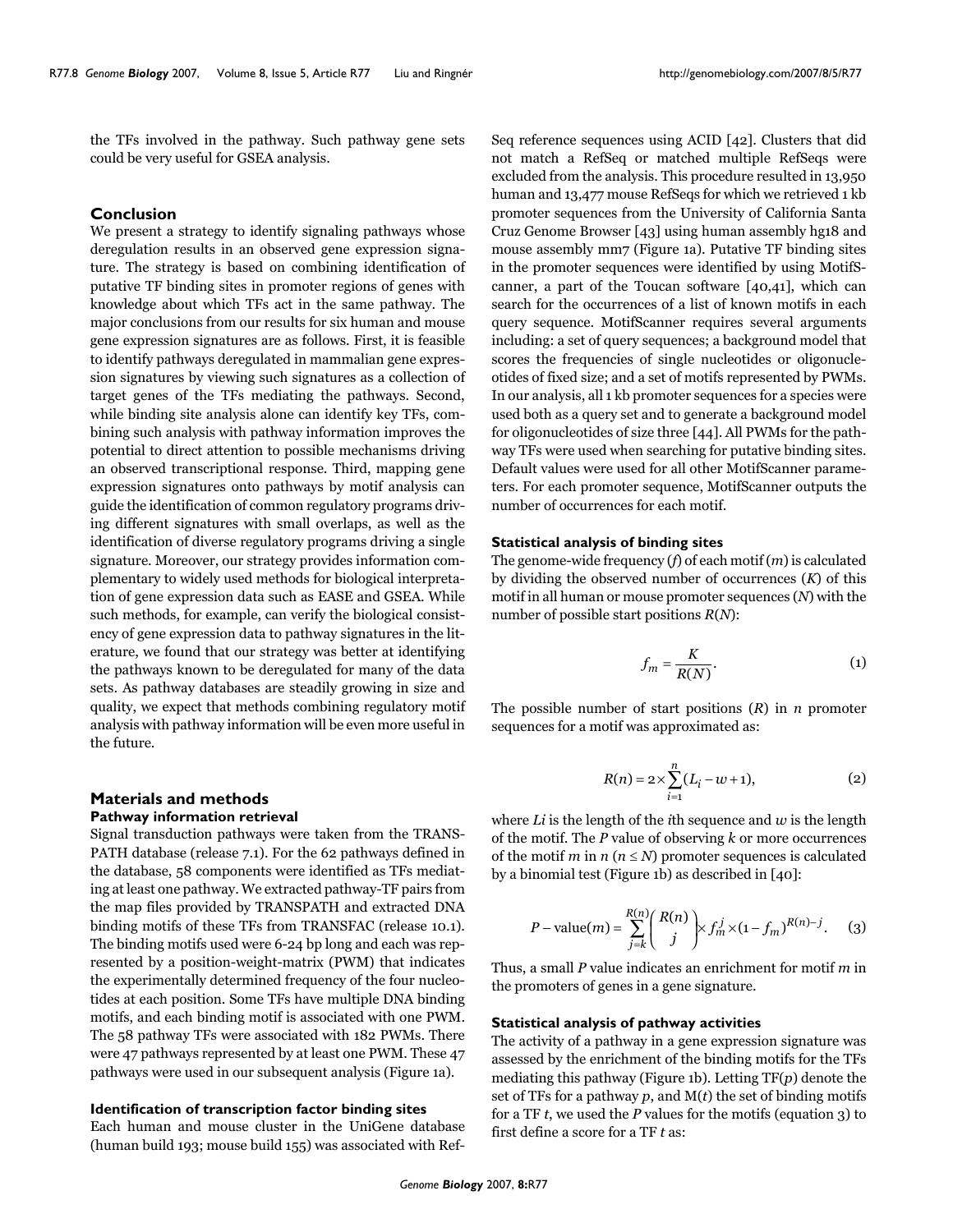The following additional data are available with the online version of this paper. Additional data file 1 is a file in tabdelimited format listing the results for all pathways for the

**Additional data files**

E2F3 gene signature. Additional data file 2 is a file in tabthe results for all pathways for the ditional data file 3 is a file in tabdelimited format listing the results for all pathways for the Ras gene signature. Additional data file 4 is a file in tabdelimited format listing the results for all pathways for the Yang *et al.* [33] gene signature. Additional data file 5 is a file in tab-delimited format listing the results for all pathways for the Karlsson *et al.* [34] gene signature. Additional data file 6 is a file in tab-delimited format listing the results for all pathways for the breast cancer prognosis gene signature.

### **Acknowledgements**

We thank Morten Krogh and Jari Häkkinen for helpful discussions. MR was in part supported by the Swedish Foundation for Strategic Research through the Lund Strategic Centre for Clinical Cancer Research (CREATE Health). YL was supported by the Swedish National Research School in Genomics and Bioinformatics.

#### **References**

- Brandenberger R, Wei H, Zhang S, Lei S, Murage J, Fisk GJ, Li Y, Xu C, Fang R, Guegler K, *et al.*: **Transcriptome [characterization](http://www.ncbi.nlm.nih.gov/entrez/query.fcgi?cmd=Retrieve&db=PubMed&dopt=Abstract&list_uids=15146197) elucidates signaling [networks that control human ES cell](http://www.ncbi.nlm.nih.gov/entrez/query.fcgi?cmd=Retrieve&db=PubMed&dopt=Abstract&list_uids=15146197) [growth and differentiation.](http://www.ncbi.nlm.nih.gov/entrez/query.fcgi?cmd=Retrieve&db=PubMed&dopt=Abstract&list_uids=15146197)** *Nat Biotechnol* 2004, **22:**707-716.
- 2. Dean SO, Rogers SL, Stuurman N, Vale RD, Spudich JA: **[Distinct](http://www.ncbi.nlm.nih.gov/entrez/query.fcgi?cmd=Retrieve&db=PubMed&dopt=Abstract&list_uids=16174742) pathways control recruitment and [maintenance](http://www.ncbi.nlm.nih.gov/entrez/query.fcgi?cmd=Retrieve&db=PubMed&dopt=Abstract&list_uids=16174742) of myosin II at the cleavage furrow during [cytokinesis.](http://www.ncbi.nlm.nih.gov/entrez/query.fcgi?cmd=Retrieve&db=PubMed&dopt=Abstract&list_uids=16174742)** *Proc Natl Acad Sci USA* 2005, **102:**13473-13478.
- 3. Bjorklund M, Taipale M, Varjosalo M, Saharinen J, Lahdenpera J, Taipale J: **Identification of pathways [regulating cell size](http://www.ncbi.nlm.nih.gov/entrez/query.fcgi?cmd=Retrieve&db=PubMed&dopt=Abstract&list_uids=16496002) and [cell-cycle progression by RNAi.](http://www.ncbi.nlm.nih.gov/entrez/query.fcgi?cmd=Retrieve&db=PubMed&dopt=Abstract&list_uids=16496002)** *Nature* 2006, **439:**1009-1013.
- 4. Dahlquist KD, Salomonis N, Vranizan K, Lawlor SC, Conklin BR: **[GenMAPP, a new tool for viewing and analyzing](http://www.ncbi.nlm.nih.gov/entrez/query.fcgi?cmd=Retrieve&db=PubMed&dopt=Abstract&list_uids=11984561) microarray [data on biological pathways.](http://www.ncbi.nlm.nih.gov/entrez/query.fcgi?cmd=Retrieve&db=PubMed&dopt=Abstract&list_uids=11984561)** *Nat Genet* 2002, **31:**19-20.
- 5. Zeeberg BR, Feng W, Wang G, Wang MD, Fojo AT, Sunshine M, Narasimhan S, Kane DW, Reinhold WC, Lababidi S, *et al.*: **[GoMiner:](http://www.ncbi.nlm.nih.gov/entrez/query.fcgi?cmd=Retrieve&db=PubMed&dopt=Abstract&list_uids=12702209) a resource for biological interpretation [of genomic and pro](http://www.ncbi.nlm.nih.gov/entrez/query.fcgi?cmd=Retrieve&db=PubMed&dopt=Abstract&list_uids=12702209)[teomic data.](http://www.ncbi.nlm.nih.gov/entrez/query.fcgi?cmd=Retrieve&db=PubMed&dopt=Abstract&list_uids=12702209)** *Genome Biol* 2003, **4:**R28.
- 6. Dennis GJ, Sherman BT, Hosack DA, Yang J, Gao W, Lane HC, Lempicki RA: **DAVID: Database for Annotation, [Visualization,](http://www.ncbi.nlm.nih.gov/entrez/query.fcgi?cmd=Retrieve&db=PubMed&dopt=Abstract&list_uids=12734009) and [Integrated Discovery.](http://www.ncbi.nlm.nih.gov/entrez/query.fcgi?cmd=Retrieve&db=PubMed&dopt=Abstract&list_uids=12734009)** *Genome Biol* 2003, **4:**P3.
- 7. Hosack DA, Dennis GJ, Sherman BT, Lane HC, Lempicki RA: **[Identi](http://www.ncbi.nlm.nih.gov/entrez/query.fcgi?cmd=Retrieve&db=PubMed&dopt=Abstract&list_uids=14519205)[fying biological themes within](http://www.ncbi.nlm.nih.gov/entrez/query.fcgi?cmd=Retrieve&db=PubMed&dopt=Abstract&list_uids=14519205) lists of genes with EASE.** *Genome Biol* 2003, **4:**R70.
- 8. Breslin T, Eden P, Krogh M: **[Comparing](http://www.ncbi.nlm.nih.gov/entrez/query.fcgi?cmd=Retrieve&db=PubMed&dopt=Abstract&list_uids=15588298) functional annotation analyses with [Catmap.](http://www.ncbi.nlm.nih.gov/entrez/query.fcgi?cmd=Retrieve&db=PubMed&dopt=Abstract&list_uids=15588298)** *BMC Bioinformatics* 2004, **5:**193.
- 9. Chung HJ, Park CH, Han MR, Lee S, Ohn JH, Kim J, Kim J, Kim JH: **ArrayXPath II: mapping and visualizing microarray geneexpression data with biomedical ontologies and integrated biological pathwayresources using scalable vector graphics.** *Nucleic Acids Res* 2005, **33(Web Server issue):**621-626.
- 10. Subramanian A, Tamayo P, Mootha VK, Mukherjee S, Ebert BL, Gillette MA, Paulovich A, Pomeroy SL, Golub TR, Lander ES, *et al.*: **[Gene](http://www.ncbi.nlm.nih.gov/entrez/query.fcgi?cmd=Retrieve&db=PubMed&dopt=Abstract&list_uids=16199517) [set enrichment analysis: a knowledge-based](http://www.ncbi.nlm.nih.gov/entrez/query.fcgi?cmd=Retrieve&db=PubMed&dopt=Abstract&list_uids=16199517) approach for interpreting [genome-wide](http://www.ncbi.nlm.nih.gov/entrez/query.fcgi?cmd=Retrieve&db=PubMed&dopt=Abstract&list_uids=16199517) expression profiles.** *Proc Natl Acad Sci USA* 2005, **102:**15545-15550.
- 11. Hanahan D, Weinberg RA: **The [hallmarks](http://www.ncbi.nlm.nih.gov/entrez/query.fcgi?cmd=Retrieve&db=PubMed&dopt=Abstract&list_uids=10647931) of cancer.** *Cell* 2000, **100:**57-70.
- 12. Downward J: **Cancer biology: [signatures](http://www.ncbi.nlm.nih.gov/entrez/query.fcgi?cmd=Retrieve&db=PubMed&dopt=Abstract&list_uids=16421553) guide drug choice.** *Nature* 2006, **439:**274-275.
- 13. Breslin T, Krogh M, Peterson C, Troein C: **Signal [transduction](http://www.ncbi.nlm.nih.gov/entrez/query.fcgi?cmd=Retrieve&db=PubMed&dopt=Abstract&list_uids=15987529) [pathway profiling of individual](http://www.ncbi.nlm.nih.gov/entrez/query.fcgi?cmd=Retrieve&db=PubMed&dopt=Abstract&list_uids=15987529) tumor samples.** *BMC Bioinformatics* 2005, **6:**163.
- 14. Rhodes DR, Kalyana-Sundaram S, Mahavisno V, Barrette TR, Ghosh

and second a score for a pathway *p* as:

$$
S(p) = \sum_{t \in \text{TF}(p)} S(t). \tag{5}
$$

We generated gene sets of the same size as the gene signature by randomly selecting genes from the human or mouse genome. We calculated a P value for pathway p by comparing *S*(*p*) with scores obtained using these randomly selected gene sets. A P value for TF t was calculated as for pathway p but using the TF score  $S(t)$  instead of the pathway score. In this way two types of P values are obtained: one for TFs and one for pathways. We used 1,000 randomly selected sets in each of our analyses. TFs with  $P < 0.1$  were considered significant. Pathways were considered significant if they met two criteria: a pathway  $P$  value  $\leq$  0.05; and at least two significant TFs or one significant TF unique for the pathway.

#### **EASE and GSEA analysis**

In the EASE analysis, we selected the categories BBID pathway, GenMAPP pathway, and KEGG pathway, used the EASE score as the primary score, and used all mouse or human genes as the general population of genes. For all other EASE settings, we used default values. Pathways that obtained an EASE score smaller than 0.05 were considered significant.

We used default values for parameters in the GSEA analysis: genes were ranked according to how their expression levels correlate with phenotypes using the signal-to-noise ratio, and phenotype permutations were used for assessments of significance. A FDR maximum of 25% was used to identify significant gene sets as recommended by GSEA. When presenting results for specific gene sets nominal, uncorrected P values are shown. When analyzing up- and down-regulated genes together the absolute value of the signal-to-noise ratio was used to rank genes. Gene sets were obtained from MSigDB version 2 (January 2007 release).

#### **Gene signatures**

We obtained six different publicly available human and mouse gene signatures. Gene identifiers were mapped to Uni-Gene clusters using ACID [42]. Gene identifiers that mapped to multiple UniGene clusters were removed from further analysis.

#### **Availability**

Software for the method was written using the PERL programming language and is freely available upon request.

*Genome Biology* 2007, **8:**R77